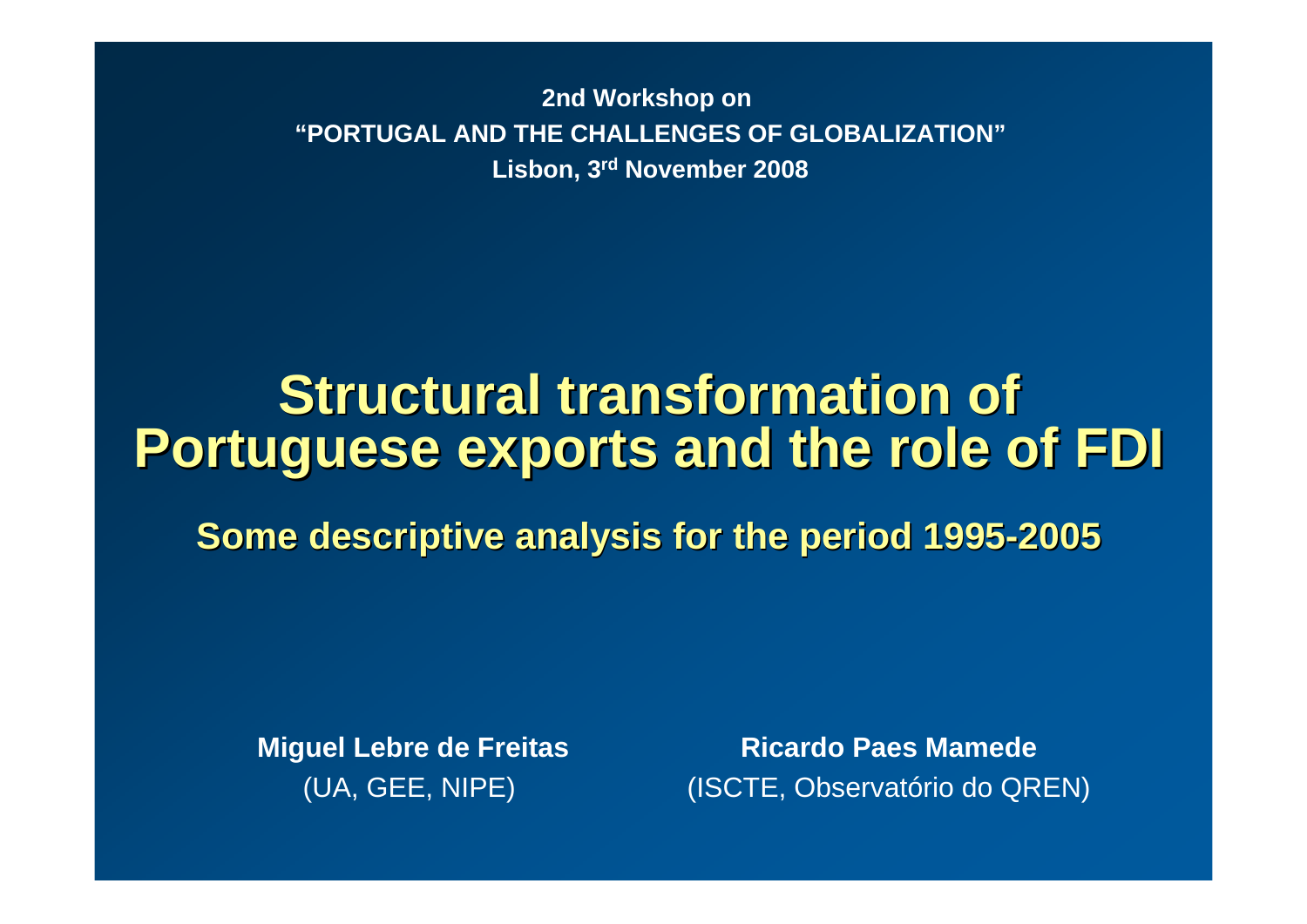### **Two central concerns: Two central concerns:**

• Has the structure of Portuguese exports been evolving towards higher value products?

• If yes, what role did Foreign Direct Investment played in that evolution?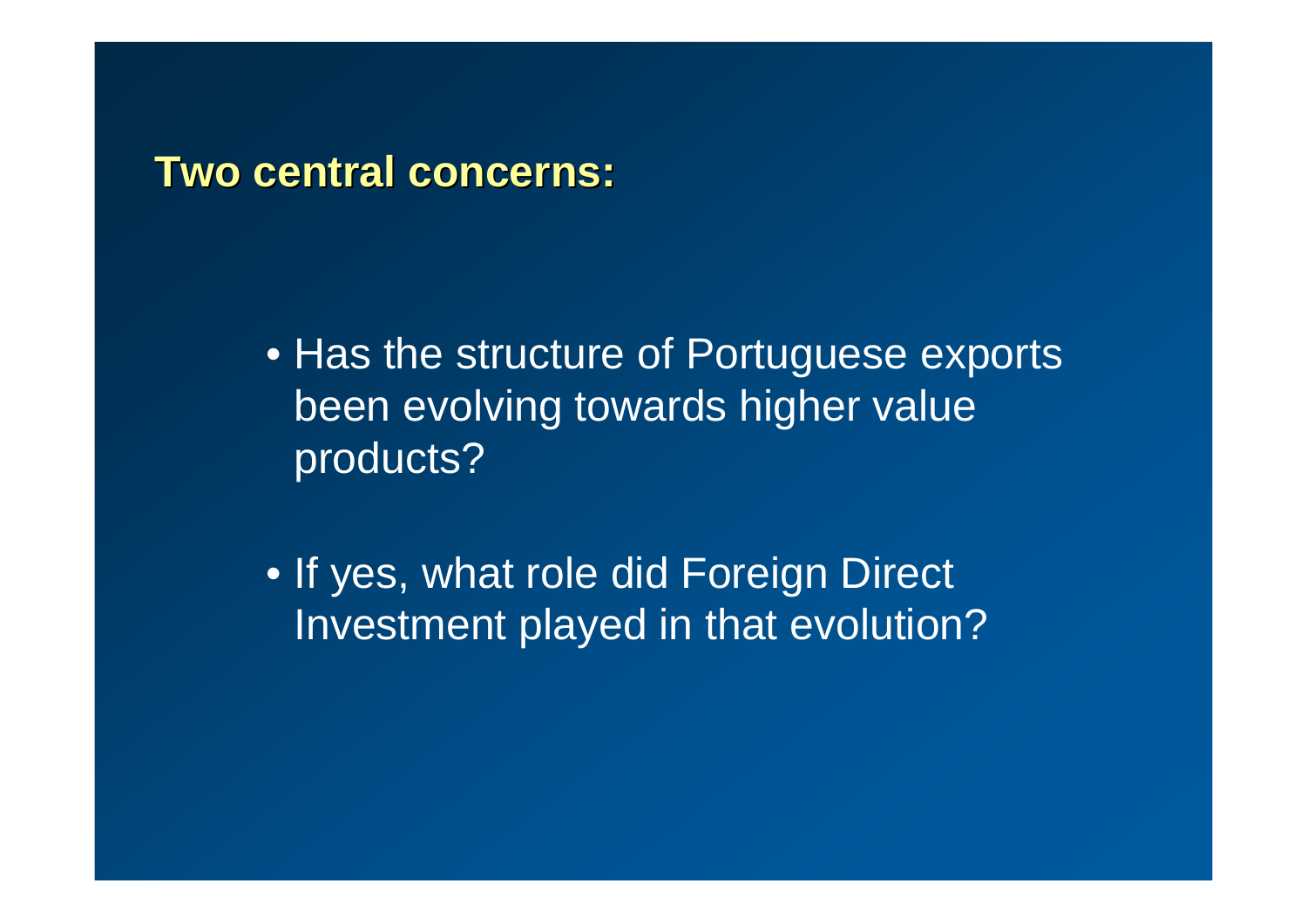**Two methodological challenges: Two methodological challenges:**

• How to measure the 'value' of exports?

• How to measure the 'role of FDI' in exports? (absence of microdata, endogeneity issues)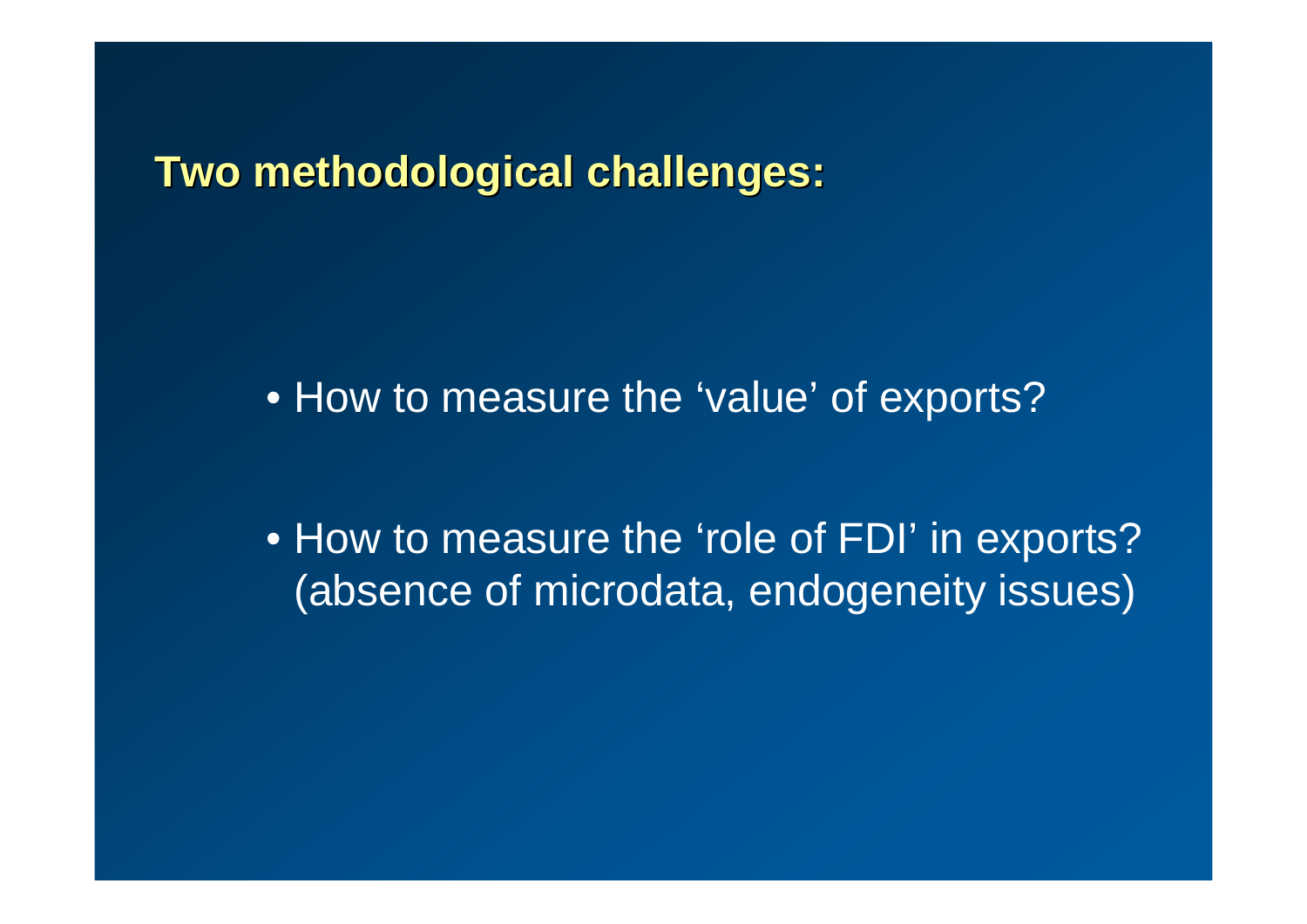## **Two central concepts in measuring the value of exports (Hausmann et al., 2007): exports (Hausmann et al., 2007):**

**PRODY**(for each product)

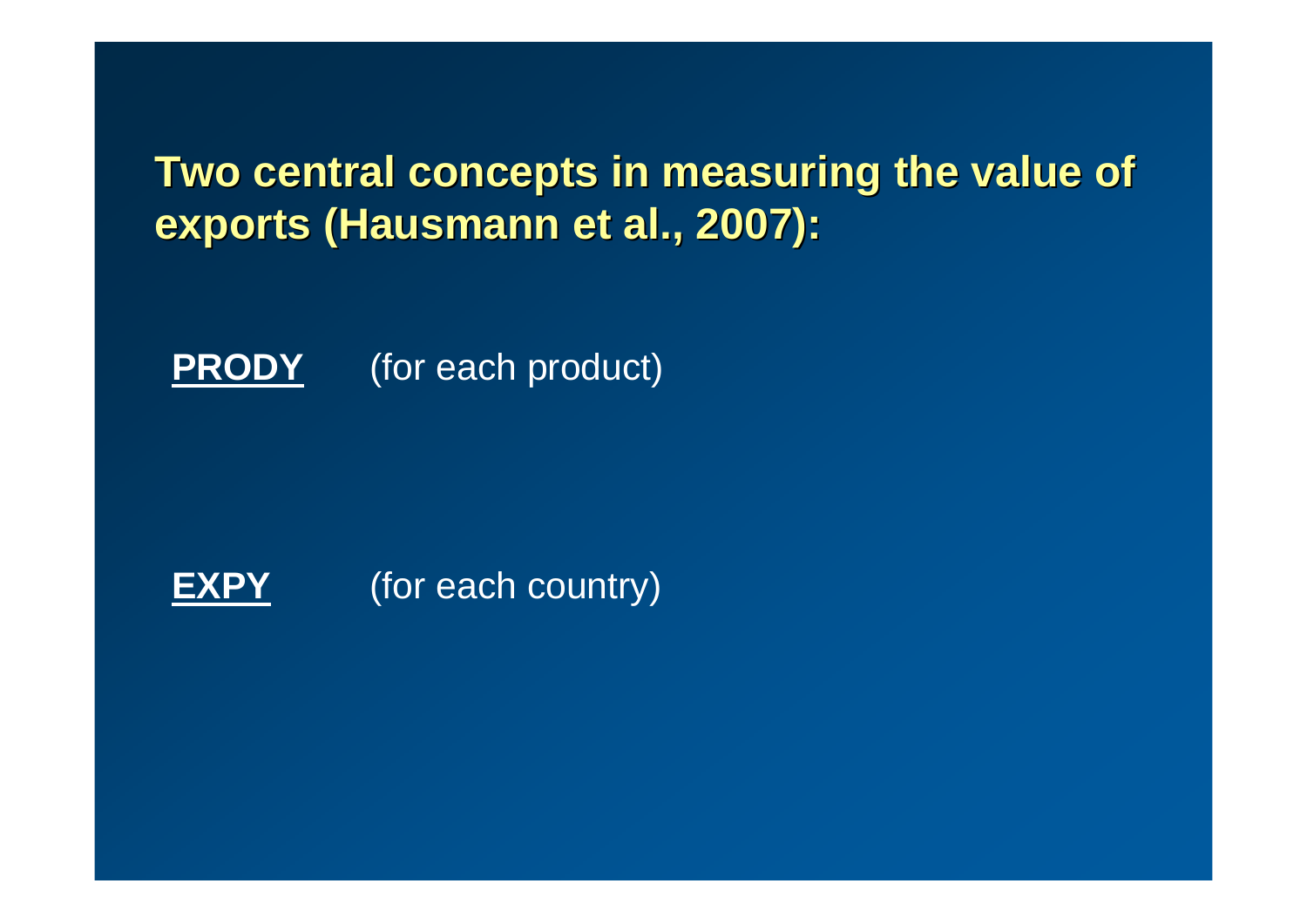### **Two central concepts in measuring the value of exports (Hausmann et al., 2007):**

#### **PRODY:**

the PRODY of a product is the weighted average of the per capita incomes of the countries exporting that product, with weights given by an index of the Revealed Comparative Advantage.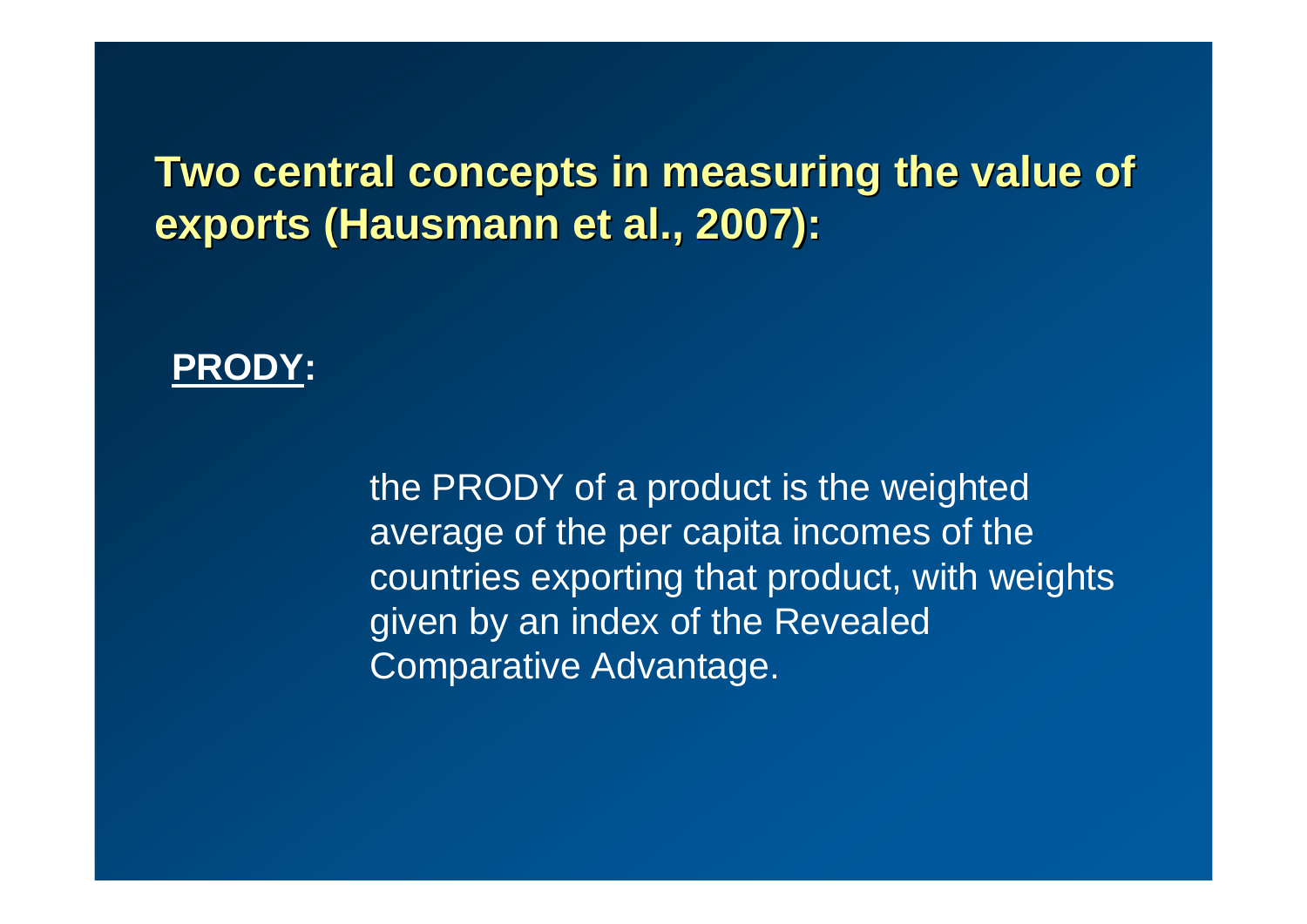### *PRODY and RCA in 2005*

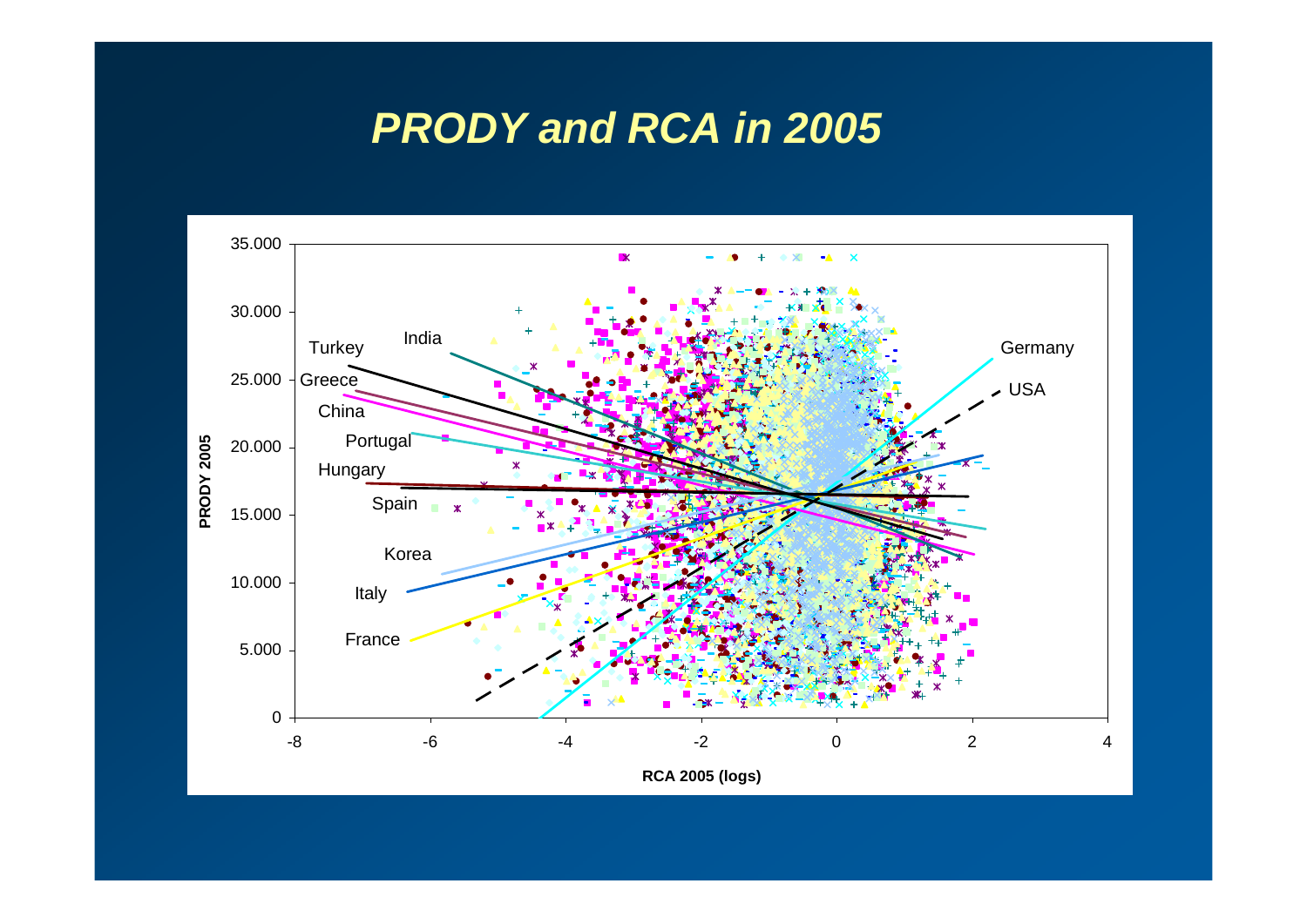### **Two central concepts in measuring the value of exports (Hausmann et al., 2007):**



The EXPY of a country is the average PRODY of the products in a country's export basket, with weights given by the share of each product in the country's exports.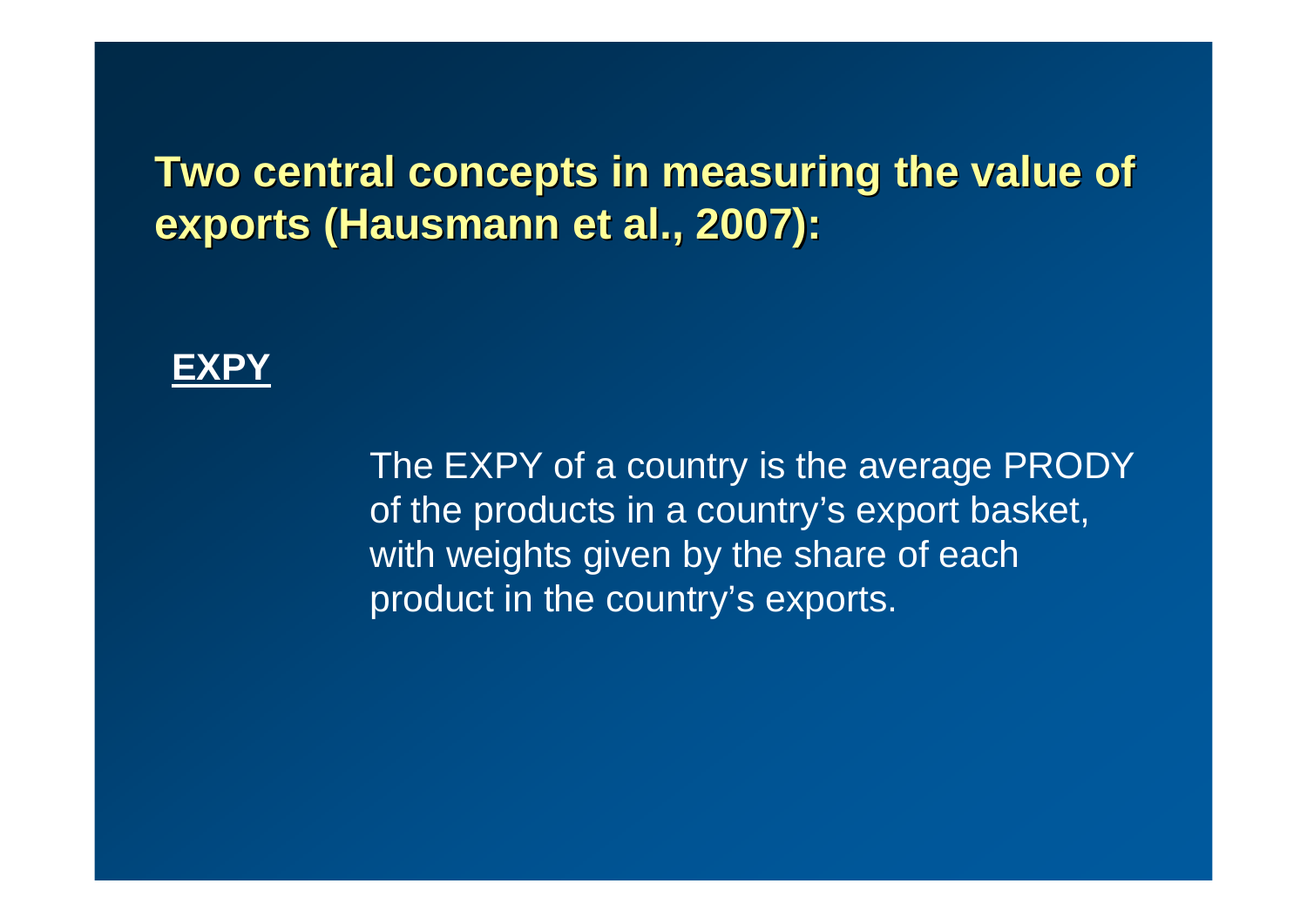### *EXPY and GDP per capita at PPP (2005, \$US)*

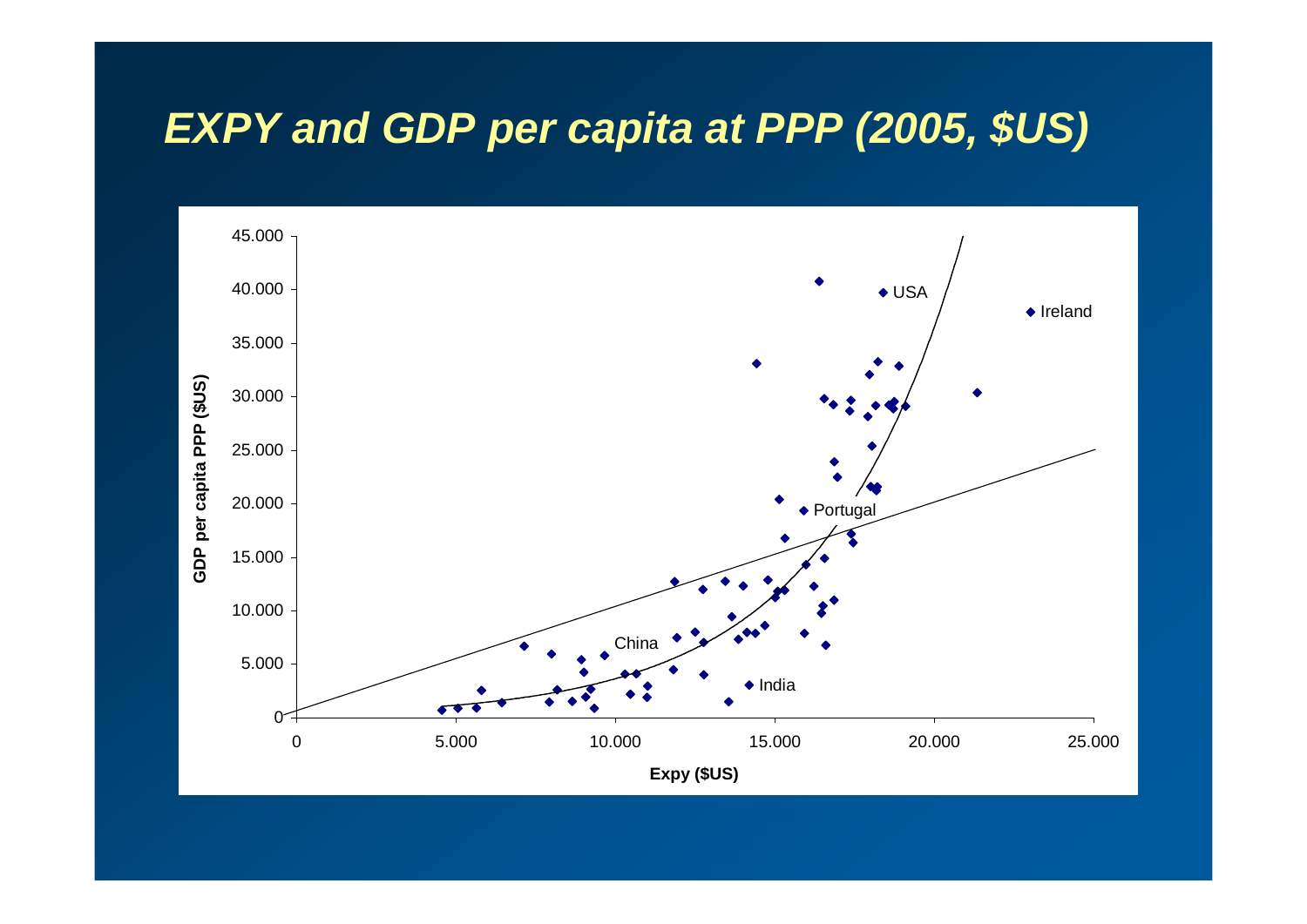### *The relation between EXPY and GDP growth*

#### **An important finding by Hausmann et al. (2007):**

EXPY is a strong and robust predictor of subsequent economic growth, controlling for standard covariates.

In other words, "countries become what they export".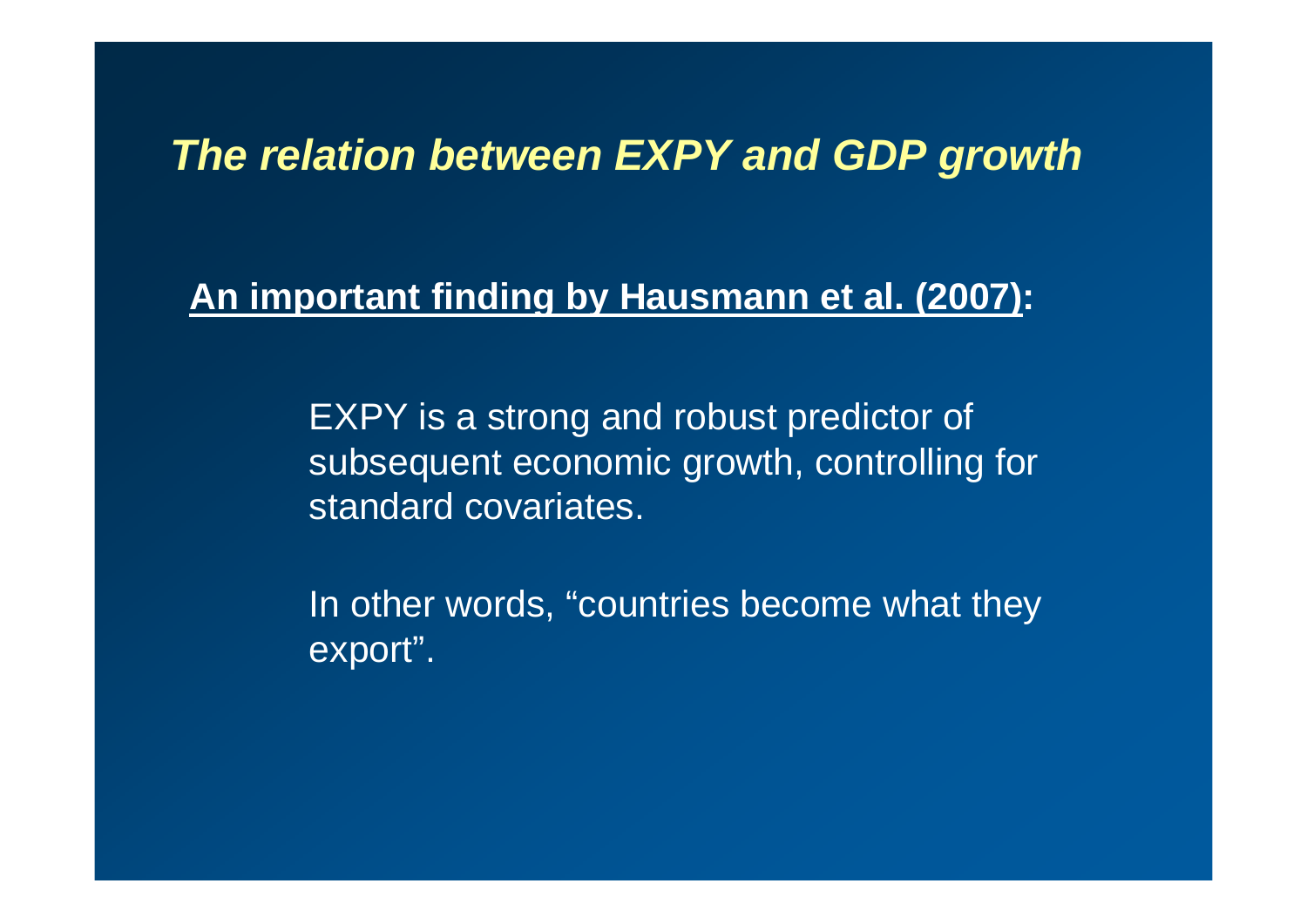# *So, how did Portugal performed in terms of EXPY in recent decades?*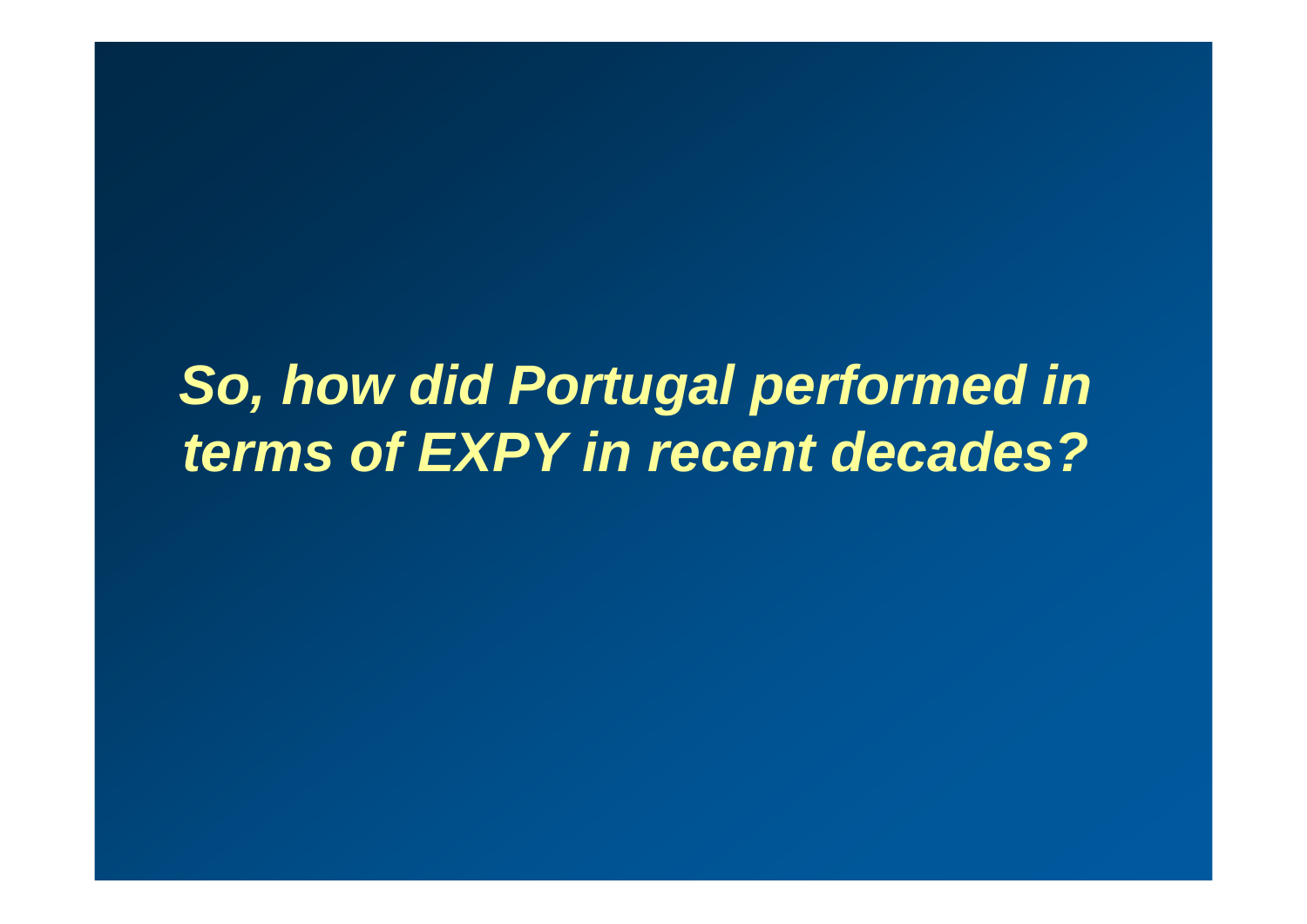# **Factors underlying changes in the EXPY of a country: country:**

- • Changes in the value of PRODY of the products in the country's export basket (*PRODY effect*)
- • Changes in the composition of the export basket of that country *(structural effect).*
- • Combinations of PRODY and structural effects (mixed effect).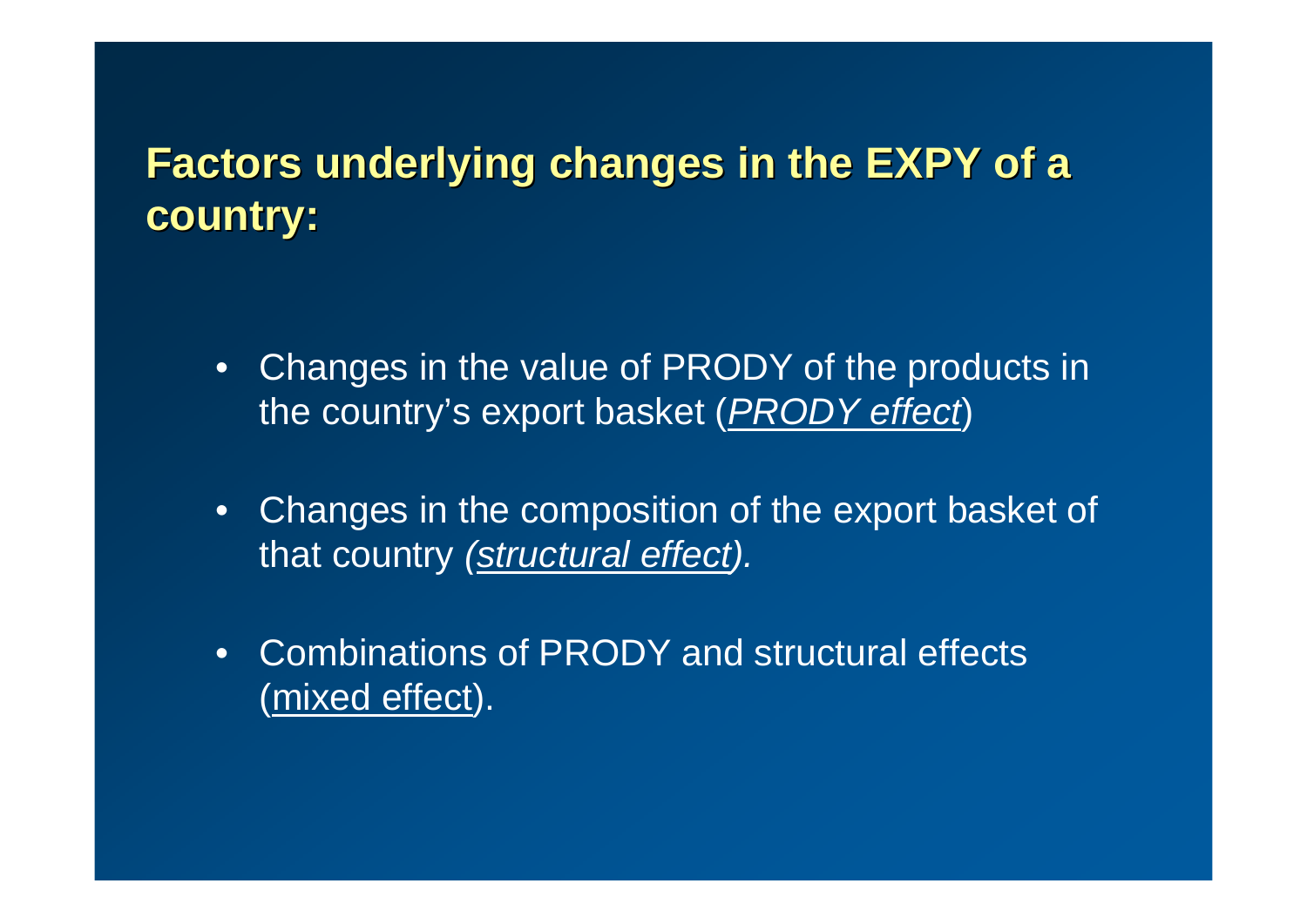### *Decomposition of EXPY growth*

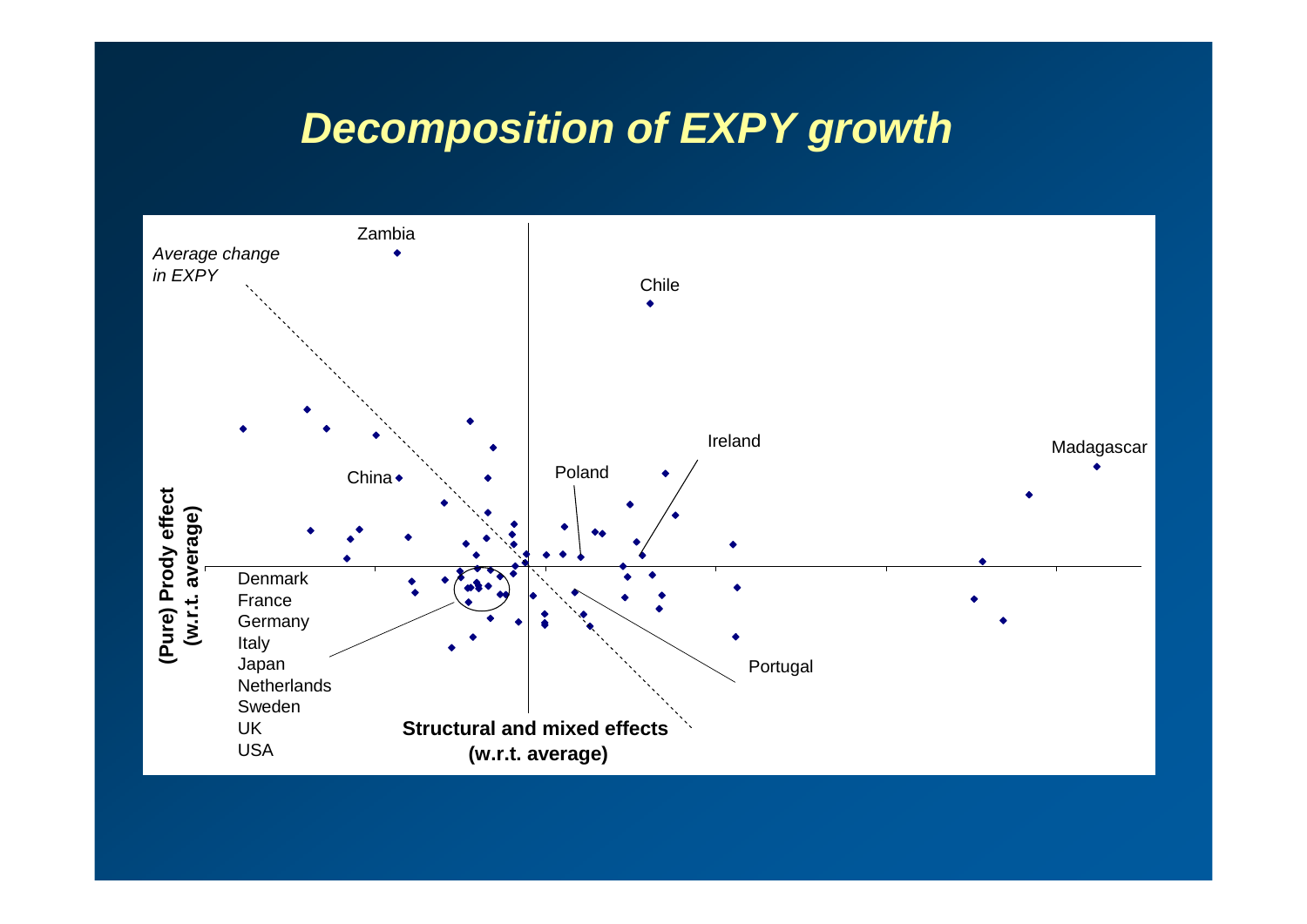*What was the role of FDI in the increase of income content of Portuguese exports?*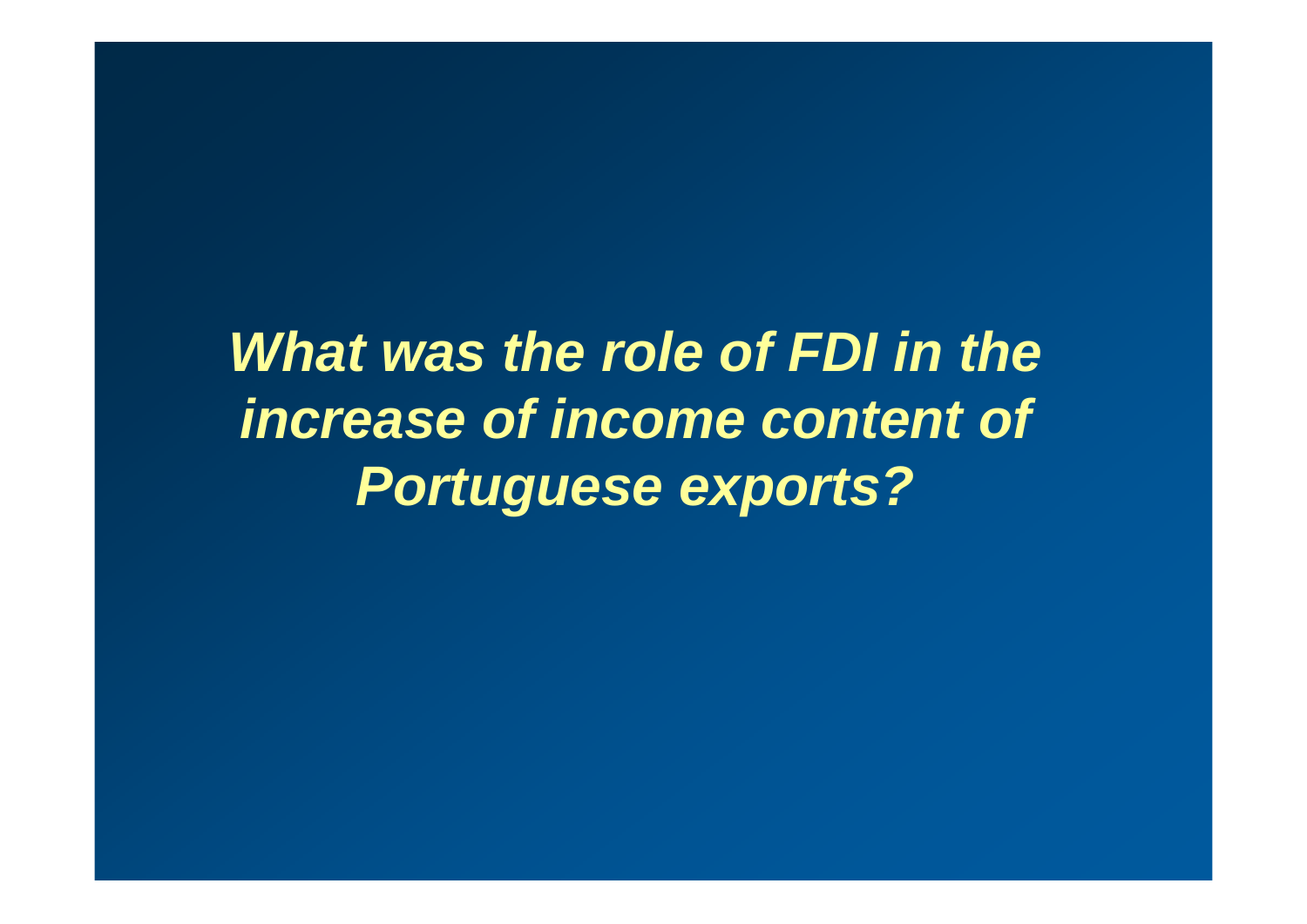# **Distribution of exports by classes of PRODY (2005 value)**

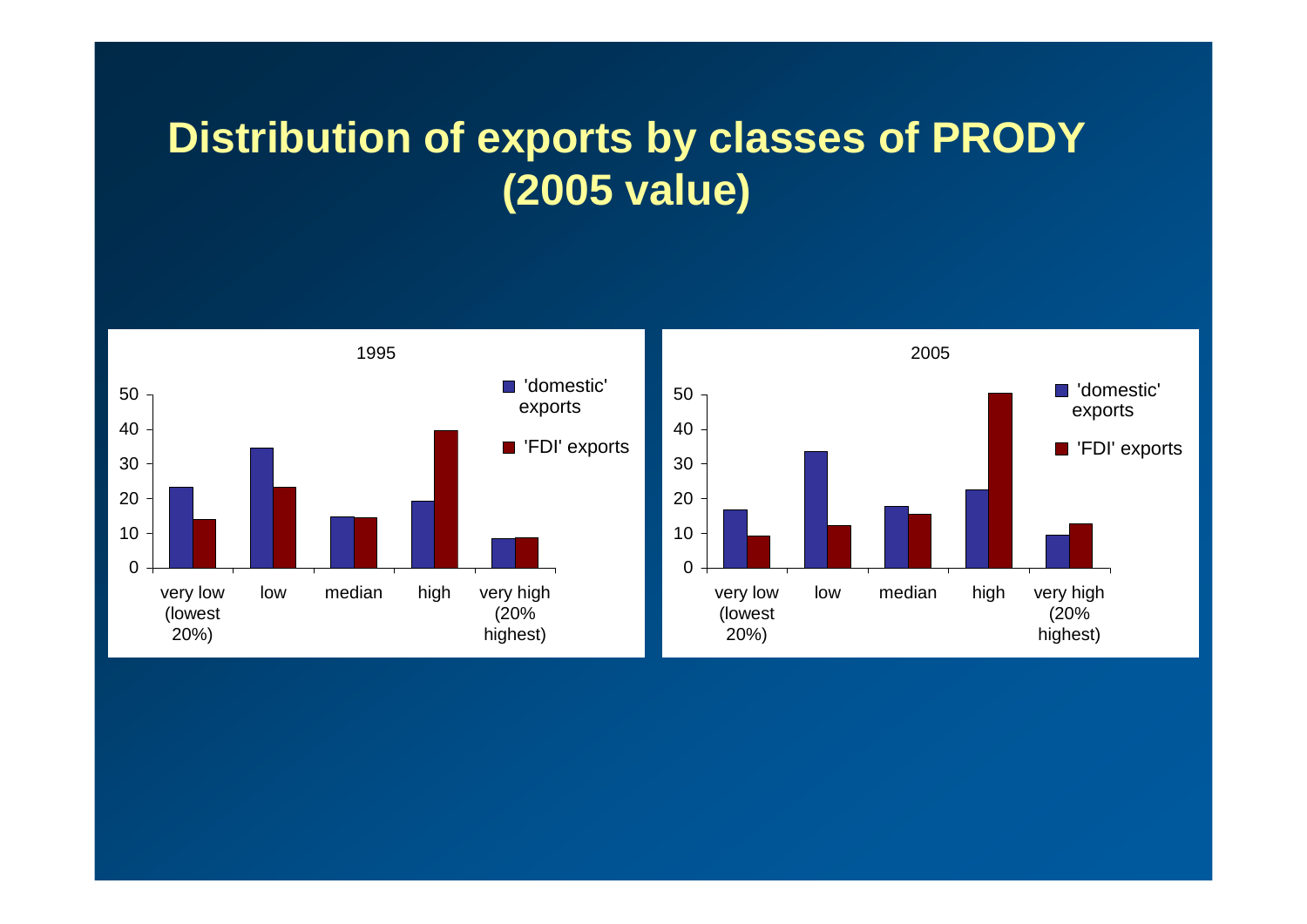# **The role of FDI in Portuguese exports by classes of PRODY (2005 value)**

| Prody Class in 2005     | number of<br>product<br>classes | share of<br>exports $(\%)$ |      | to export     | exports (%) |      | contribution share of FDI in total share of exports by<br>foreign frims (%) |      |
|-------------------------|---------------------------------|----------------------------|------|---------------|-------------|------|-----------------------------------------------------------------------------|------|
|                         |                                 | 1995                       | 2005 | growth $(\%)$ | 1995        | 2005 | 1995                                                                        | 2005 |
| very high (20% highest) | 217                             | 8                          | 10   | 13            | 34          | 43   | 9                                                                           | 13   |
| high                    | 235                             | 25                         | 31   | 40            | 50          | 56   | 40                                                                          | 50   |
| median                  | 216                             | 14                         | 16   | 19            | 33          | 33   | 14                                                                          | 16   |
| low                     | 215                             | 30                         | 25   | 17            | 25          | 17   | 23                                                                          | 12   |
| very low (lowest 20%)   | 211                             | 20                         | 13   | 4             | 23          | 24   | 14                                                                          | 9    |
| All products            | 1094                            | 97                         | 96   | 93            | 33          | 36   | 100                                                                         | 100  |

Sources: own calculations based on INE and GEP/MTSS, Quadros de Pessoal

Notes: the table does not include data on 140 product classes, for which there is no data available on the presence of FDI; the share of FDI in each group is calculated as the weighted average of the FDI shares in the exports in each product, with the weights given by the share of each product in the exports of the group.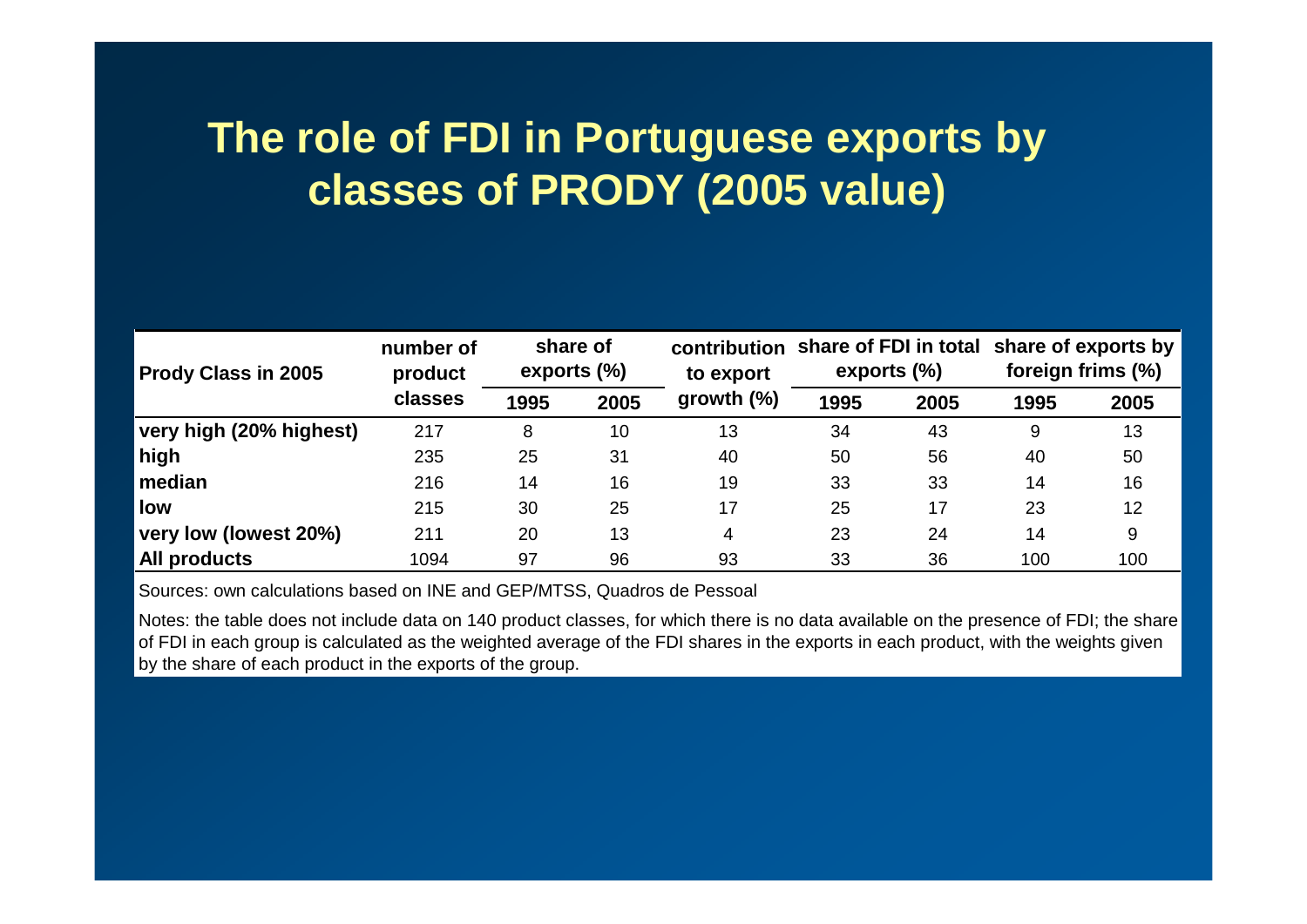# *The role o FDI in Portuguese exports by classes of PRODY*

| <b>Types of products</b> | number of<br>product<br>classes | share of<br>exports $(\%)$ |                | to export     | contribution share of FDI in total share of exports by<br>exports (%) |      | foreign frims (%) |      |
|--------------------------|---------------------------------|----------------------------|----------------|---------------|-----------------------------------------------------------------------|------|-------------------|------|
|                          |                                 | 1995                       | 2005           | growth $(\%)$ | 1995                                                                  | 2005 | 1995              | 2005 |
| classics                 | 175                             | 67                         | 54             | 35            | 26                                                                    | 26   | 54                | 41   |
| rarities                 | 682                             | 12                         | 15             | 19            | 33                                                                    | 46   | 12                | 20   |
| emerging                 | 110                             | 10                         | 24             | 45            | 64                                                                    | 52   | 21                | 36   |
| decaying                 | 51                              | 8                          | $\overline{2}$ | $-5$          | 52                                                                    | 46   | 13                | 3    |
| <b>All products</b>      | 1094                            | 97                         | 96             | 93            | 33                                                                    | 36   | 100               | 100  |

Sources: own calculations based on INE and GEP/MTSS, Quadros de Pessoal

Notes: the table does not include data on 140 product classes, for which there is no data available on the presence of FDI; the share of FDI in each group is calculated as the weighted average of the FDI shares in the exports in each product, with the weights given by the share of each product in the exports of the group.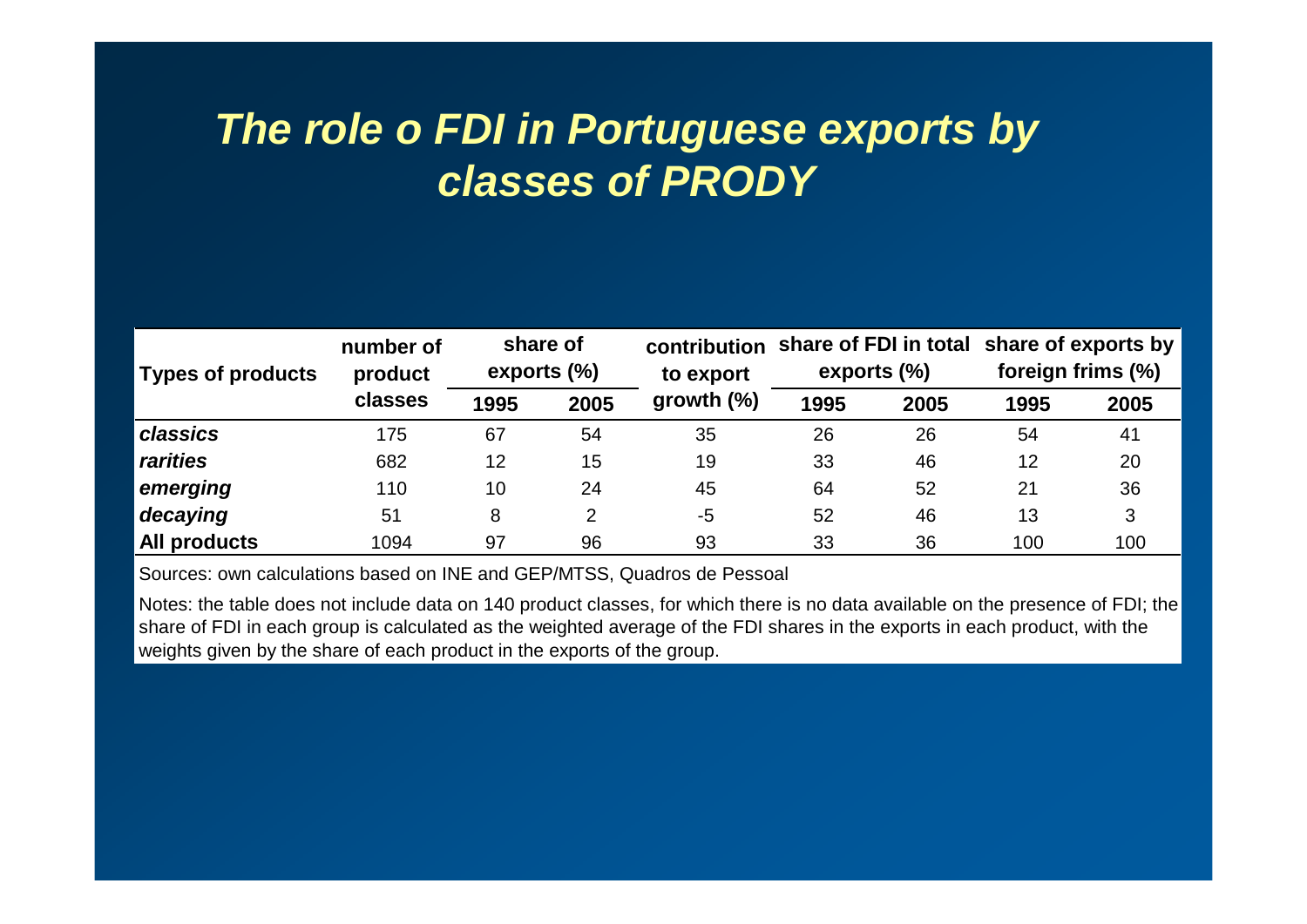### **Main conclusions:**

- 1. The average income content (EXPY) of Portuguese exports has grown (slightly) above the world average in recent years.
- 2. This evolution was related to a structural transformation of the country's exports (and not to changes in PRODYs).
- 3. Products with 'High' PRODY (in which foreign firms is strongest) contributed the most to this evolution (automotive was central).
- 4. FDI played a relevant role both in the growth of Portuguese exports during the period and in increasing their income content, helping to diversify the pattern of specialisation.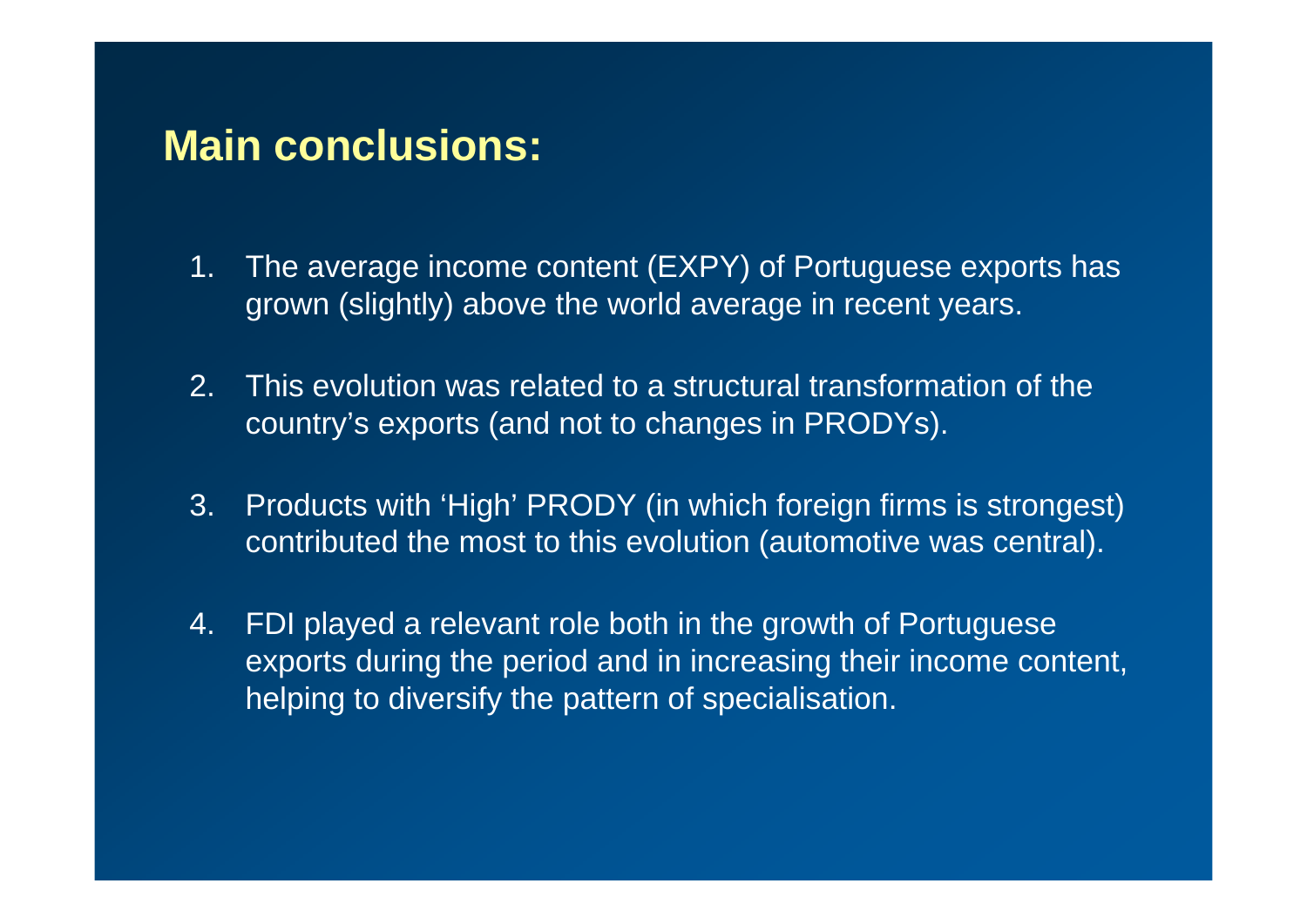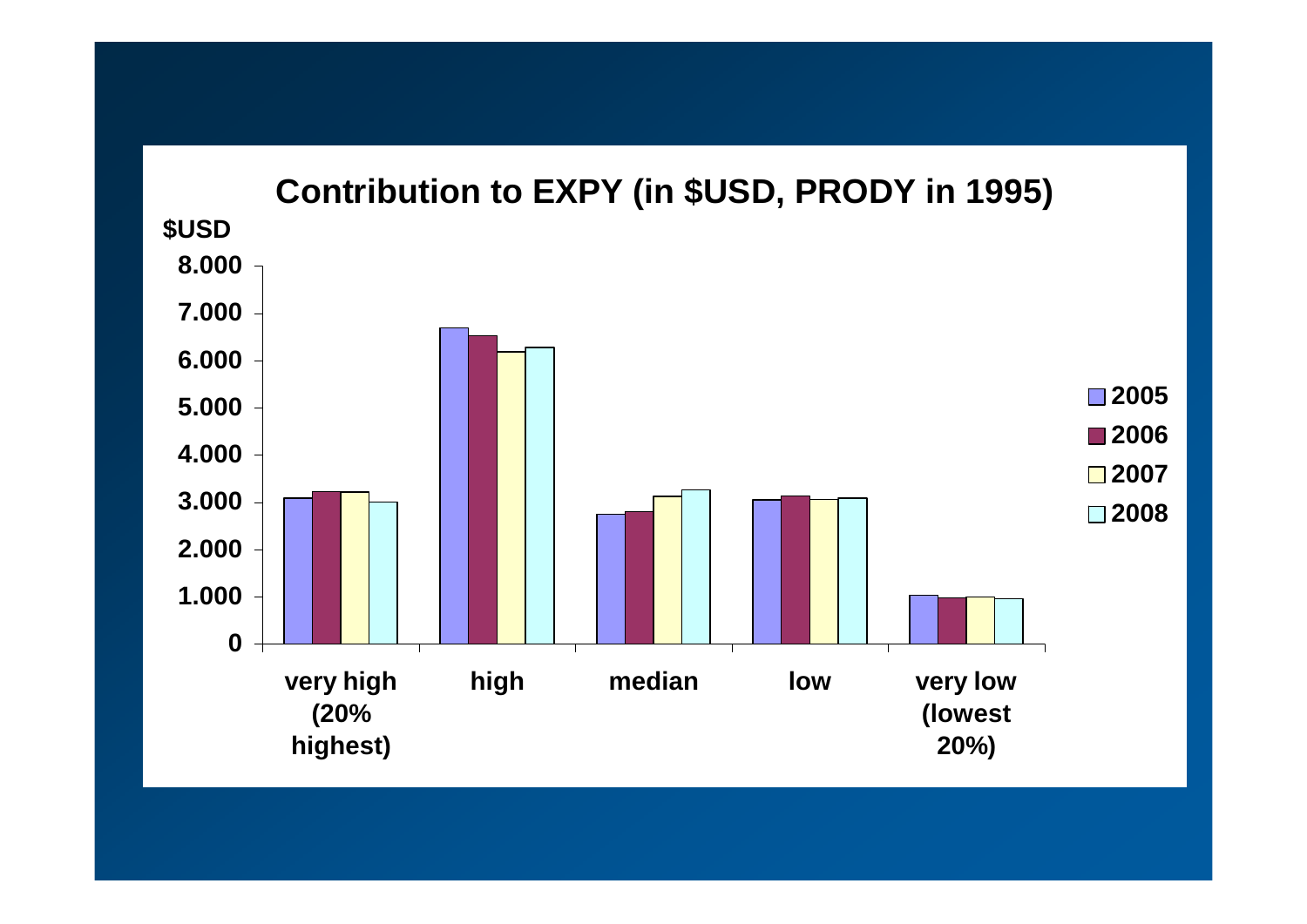